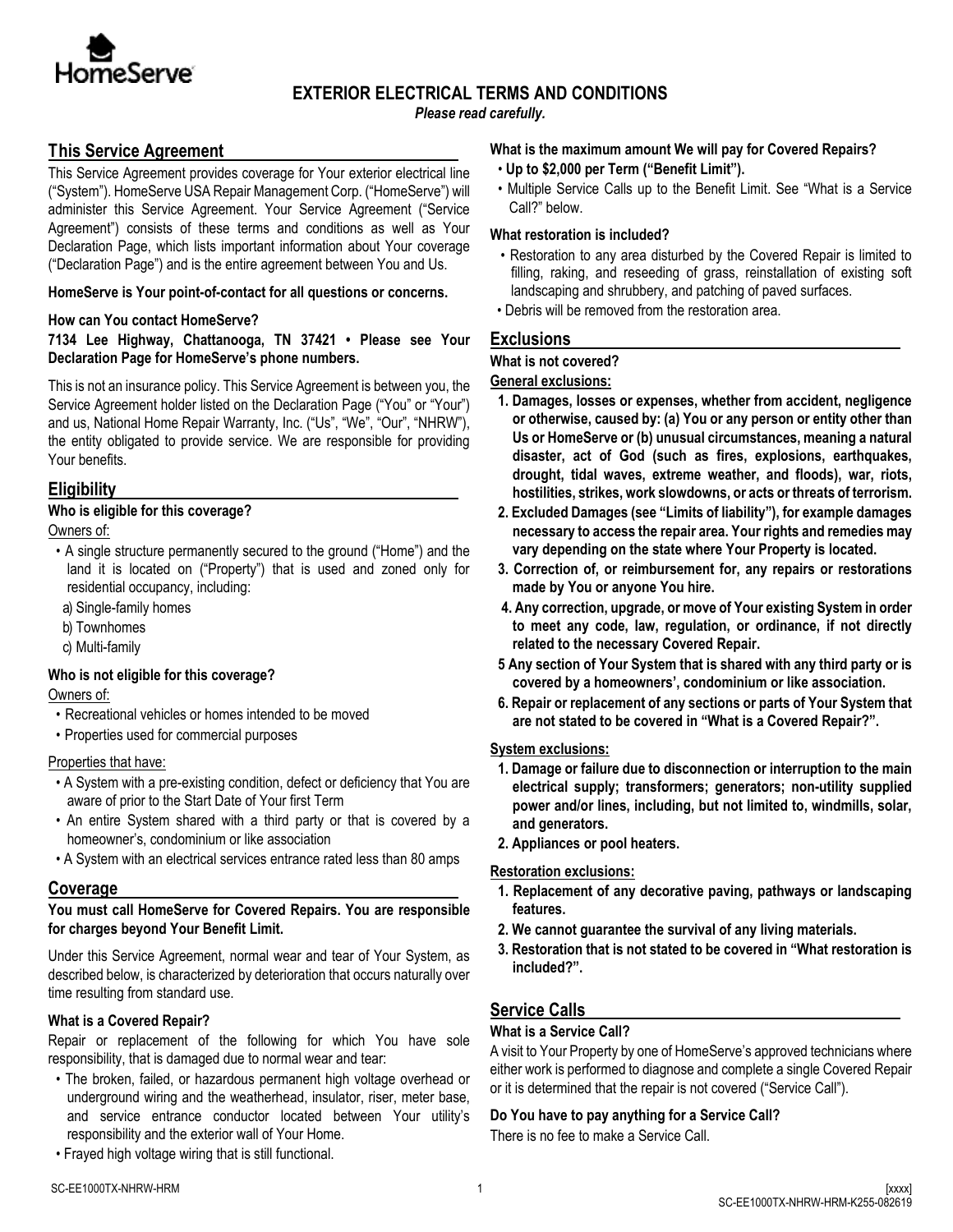### **When can You request a Service Call?**

There is an initial period of 30 days during which You will not be able to request a Service Call ("Waiting Period"), giving You less than 12 full months of coverage in the first Term. Upon renewal (if applicable), there will be no Waiting Period.

### **How can You request a Service Call?**

Call HomeServe and a service representative will schedule a Service Call. You will not be reimbursed for work not authorized by HomeServe. Technicians must have safe and clear access to, and safe working conditions at and around the work area. In order to make a Service Call Your Service Agreement must be active and You must be current with Your payment(s) of the amount You agree to pay for this Service Agreement, as listed on Your Declaration Page ("Price"). Whether Your System is to be repaired or replaced is entirely within the discretion of HomeServe.

#### **What is the Covered Repair Guarantee?**

For 12 months, We will arrange at Our expense and choice for repair or replacement of Covered Repairs which are defective in materials or workmanship ("Covered Repair Guarantee"). We disclaim any and all statutory or common law warranties (whether express or implied) other than the Covered Repair Guarantee and any implied warranties that cannot be excluded under applicable law.

### **Term, cancellation and renewal**

#### **When does this Service Agreement start and how long is it?**

Your Service Agreement begins on the start date listed on Your Declaration Page ("Start Date") and continues for 12 months ("Term").

### **Can You cancel?**

You may cancel at any time by either calling HomeServe or going online to https://www.homeserveusa.com/cancel.

- If You cancel within 30 days of the Start Date, You will receive a full refund less any claims paid by Us.
- If You cancel more than 30 days after the Start Date, You will receive a pro-rata refund less any claims paid by Us.
- If Your local utility or municipality provides similar coverage to You at no charge and You cancel, We will refund the payments You have made less any claims paid by Us. You may be required to provide evidence of the similar coverage.

#### **Can We cancel?**

- We may cancel, with no less than 15 days' notice to You: (a) for nonpayment of the Price; (b) if We find that You already have coverage that is the same or similar to the coverage provided by this Service Agreement; (c) if We find that You are ineligible for this coverage; or (d) for Your fraud or misrepresentation of facts that are material to this Service Agreement or benefits provided under it.
- We may cancel for any other reason on 60 days' notice to You.

If We cancel for (a), no refund will be given. If We cancel for (b) or (c), We will refund the payments You have made less any claims paid by Us. In all other cases You will get a pro-rata refund less any claims paid by Us.

You will be notified in writing prior to cancellation. The notice will tell You when Your Service Agreement will be cancelled and why it has been cancelled. The notice period begins when We send the notice to You.

#### **Will this Service Agreement automatically renew?**

**Unless You tell Us otherwise, Your Service Agreement will automatically renew at the end of every Term for another 12 months at the then-current renewal price.** We may change the price at renewal. We reserve the right to not offer this Service Agreement upon renewal.

### **Other terms**

#### **How can You contact NHRW?**

59 Maiden Lane, 43rd Floor, New York, NY 10038 • 1-877-382-7818

#### **Receiving documents electronically**

If You consent to electronic delivery, You can receive Your Service Agreement and all related documents to the email address listed on Your Declaration Page ("Email Address"). To update Your Email Address, or discontinue electronic delivery of Your documents You can call HomeServe or update Your preferences in Your website profile at www.homeserveusa.com.

### **Privacy policy**

HomeServe is serious about the private nature of Your personal data. Please read their Privacy Policy, a link to which can be found at the bottom of every page at www.homeserveusa.com, carefully to fully understand how they collect, share, and protect personal data about You. You can also call HomeServe to request a copy.

#### **Assignment/Amendment**

We may assign this Service Agreement, in whole or in part, at any time without prior notice to You. We may change this Service Agreement (including the Price) and delegate any of Our obligations at Our sole discretion and without Your consent provided We give You 30 days' prior written notice of the changes. The changes will become effective 30 days after We send You the notice. You may not change this Service Agreement or delegate any of Your obligations.

#### **Transfer**

You may not transfer this Service Agreement.

#### **General**

Should any of these terms and conditions conflict with the laws of Your state they shall be deemed amended so as to comply with those laws. Should certain terms or conditions be held to be invalid or unenforceable, the remainder of these terms and conditions shall remain valid.

#### **Responsibility for benefits owed to You**

Our obligations under this Service Agreement are insured under a service contract reimbursement insurance policy. If We fail to pay or to deliver service on a claim within 60 days after proof of loss has been filed, or in the event You cancel and We fail to issue any applicable refund within 60 days after cancellation, You are entitled to make a claim against the insurer, Wesco Insurance Company at 59 Maiden Lane, 43rd Floor, New York, NY 10038, 1-866-505-4048.

#### **Limits of liability**

**To the fullest extent permitted by applicable law, (1) You agree that We and HomeServe, and both of our respective parents, successors, affiliates, approved technicians and Our and their officers, directors, employees, affiliates, agents, contractors or similar parties acting on behalf of either Us or HomeServe shall not be liable to You or anyone else for: (a) any actual losses or direct damages that exceed the lowest applicable per repair Benefit Limit, or, if there is no maximum Benefit Limit, any actual losses or direct damages that exceed the cost of repairs provided for in the "What is a Covered Repair?" section(s) of this Service Agreement, relating to any repairs performed by Us, HomeServe or on behalf of either Us or HomeServe or services provided hereunder giving rise to such loss or damage; or (b) any amount of any form of indirect, special, punitive, incidental or consequential losses or damages, damages based on anticipated or lost profits, wages, or revenue, or damages based on diminution in**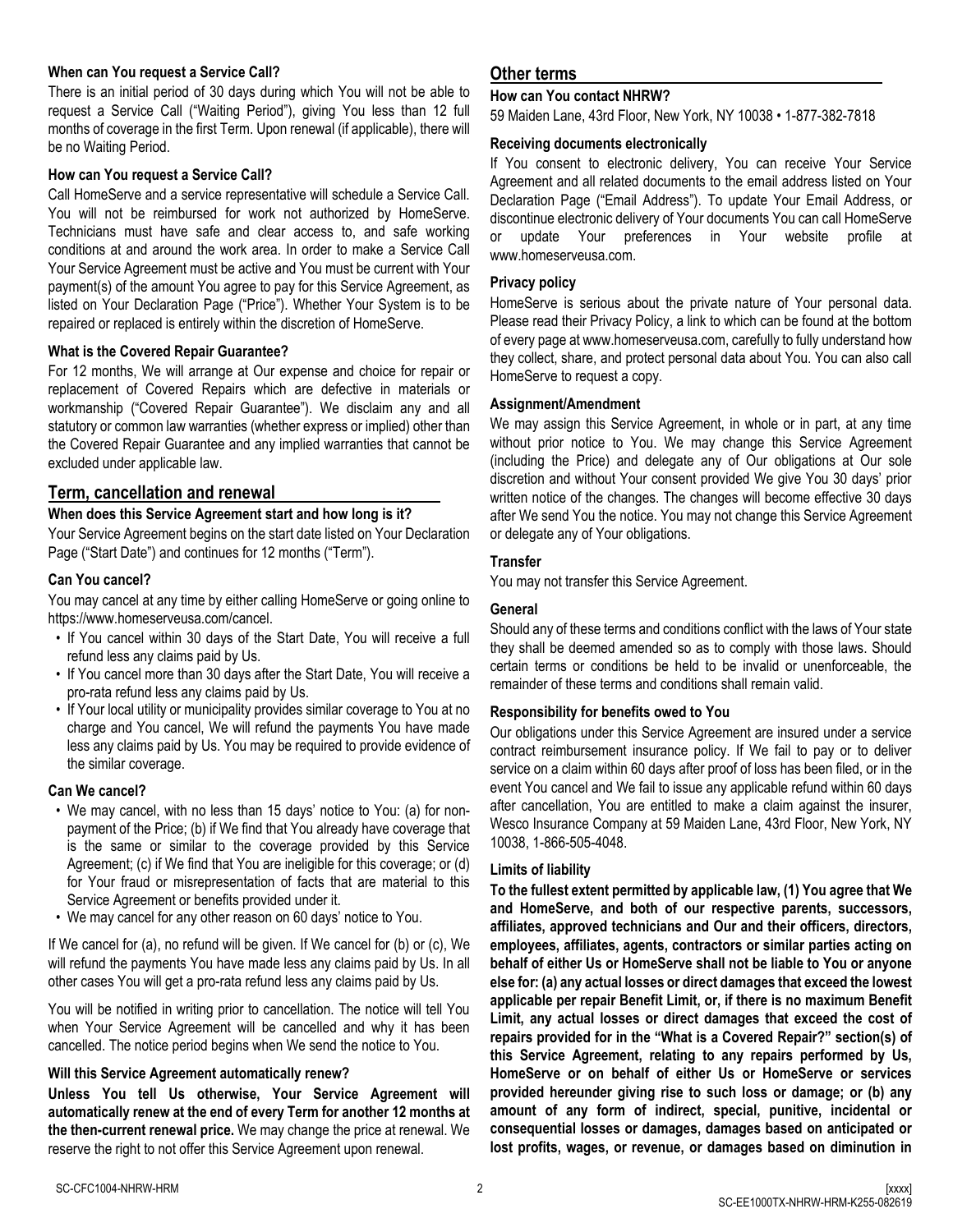**value or a multiple of earnings, including those caused by any fault, failure, delay or defect in providing any repairs performed by Us, HomeServe or on behalf of either Us or HomeServe or services provided under this Service Agreement, regardless of whether such damages were foreseeable and whether or not We or HomeServe or anyone acting on behalf of either Us or HomeServe have been advised of the possibility of such damages (the damages listed in clauses (a) and (b), collectively the "Excluded Damages"); and (2) these limitations and waivers shall apply to all claims and all liabilities and shall survive the cancellation or expiration of this Service Agreement. You may have other rights that vary from state to state**.

**Arbitration: YOU, NHRW AND HOMESERVE ALL AGREE TO RESOLVE DISPUTES BY BINDING ARBITRATION as follows:** 

- A. **ANY DISPUTE THAT ARISES OUT OF OR RELATES TO THIS SERVICE AGREEMENT OR FROM ANY OTHER AGREEMENT BETWEEN US, OR SERVICES OR BENEFITS YOU RECEIVE OR CLAIM TO BE OWED FROM NHRW OR HOMESERVE, WILL BE RESOLVED BY ARBITRATION ON AN INDIVIDUAL BASIS.** This arbitration agreement applies to disputes no matter when they arose, including claims that arose before You and We entered into this Service Agreement. This arbitration agreement also applies to disputes involving the officers, directors, managers, employees, agents, affiliates, insurers, technicians, successors or assigns of NHRW or HomeServe. In addition, this arbitration agreement covers any claims or causes of action against NHRW or HomeServe that You may assign or subrogate to an insurer. The American Arbitration Association ("AAA") will administer the arbitration under its Consumer Arbitration Rules. The Federal Arbitration Act applies. Unless You and We agree otherwise, any arbitration hearings will take place in the county where Your Home is located.
- B. Any party bringing a claim may choose to bring an individual action in small claims court instead of arbitration, so long as the claim is pursued on an individual rather than a class-wide basis.
- C. **THIS ARBITRATION AGREEMENT DOES NOT PERMIT CLASS ACTIONS AND CLASS ARBITRATIONS.** By entering into this Service Agreement, all parties are waiving their respective rights to a trial by jury or to participate in a class or representative action. **THE PARTIES AGREE THAT EACH MAY BRING CLAIMS AGAINST THE OTHER ONLY IN ITS INDIVIDUAL CAPACITY, AND NOT AS A PLAINTIFF OR CLASS MEMBER IN ANY PURPORTED CLASS, REPRESENTATIVE, OR PRIVATE ATTORNEY GENERAL PROCEEDING.** You may bring a claim only on Your own behalf and cannot seek relief that would affect other parties.
- D. HomeServe will pay any filing fee, administration, service or case management fee, and arbitrator fee that the AAA charges You for arbitration of the dispute.
- E. **BY AGREEING TO ARBITRATION, YOU ARE WAIVING YOUR RIGHT TO PROCEED IN COURT.**
- F. **IF FOR ANY REASON A CLAIM OR DISPUTE PROCEEDS IN COURT RATHER THAN THROUGH ARBITRATION, YOU, NHRW AND HOMESERVE UNCONDITIONALLY WAIVE ANY RIGHT TO TRIAL BY JURY.** This jury trial waiver also applies to claims asserted against any of the officers, directors, managers, employees, agents, affiliates, insurers, technicians, approved technicians, successors or assigns of NHRW or HomeServe.

# **State variations**

The following shall apply if inconsistent with any other terms and conditions of this Service Agreement:

**Texas only:** We may only cancel for: (a) non-payment of the Price; or (b) for Your fraud or misrepresentation of facts that are material to this Service Agreement or benefits provided under it; or (c) because the Home is no longer owned by You, or the land on which the Home is located is no longer owned by You. We will initiate service within 48 hours of a request for services by You. You are not required to complete and submit a form in order to make a Service Call. We will not change this Service Agreement (including the Price) during the Term. The "Assignment/Amendment" section is deleted in its entirety and replaced with the following: "We may assign this Service Agreement, in whole or in part, at any time without prior notice to You. We may delegate any of Our obligations at Our sole discretion and without Your consent provided We give You 30 days' prior written notice of the changes. You may not change this Service Agreement or delegate any of Your obligations." This Service Agreement is issued pursuant to a license granted by the Texas Real Estate Commission. Complaints in connection with this Service Agreement can be directed to the Texas Real Estate Commission at P.O. Box 12188, Austin, Texas 78711, (512) 936-3049.

The purchase of a residential service contract is optional and similar coverage may be purchased through other residential service companies or insurance companies authorized to transact business in Texas.

**NOTICE: YOU, THE BUYER, HAVE OTHER RIGHTS AND REMEDIES UNDER THE TEXAS DECEPTIVE TRADE PRACTICES- CONSUMER PROTECTION ACT WHICH ARE IN ADDITION TO ANY REMEDY WHICH MAY BE AVAILABLE UNDER THIS CONTRACT.** 

**FOR MORE INFORMATION CONCERNING YOUR RIGHTS, CONTACT THE CONSUMER PROTECTION DIVISION OF THE ATTORNEY GENERAL'S OFFICE, YOUR LOCAL DISTRICT OR COUNTY ATTORNEY OR AN ATTORNEY OF YOUR CHOICE.**

**Buyer's Signature Date** 

**NOTICE: WE PAY PERSONS NOT EMPLOYED BY US FOR THE SALE, ADVERTISING, INSPECTION, OR PROCESSING OF A RESIDENTIAL SERVICE CONTRACT UNDER TEXAS OCCUPATIONS CODE §1303.304**

**\_\_\_\_\_\_\_\_\_\_\_\_\_\_\_\_\_\_\_\_\_\_\_\_\_\_\_\_\_\_ \_\_\_\_\_\_\_\_\_\_\_\_\_\_\_**